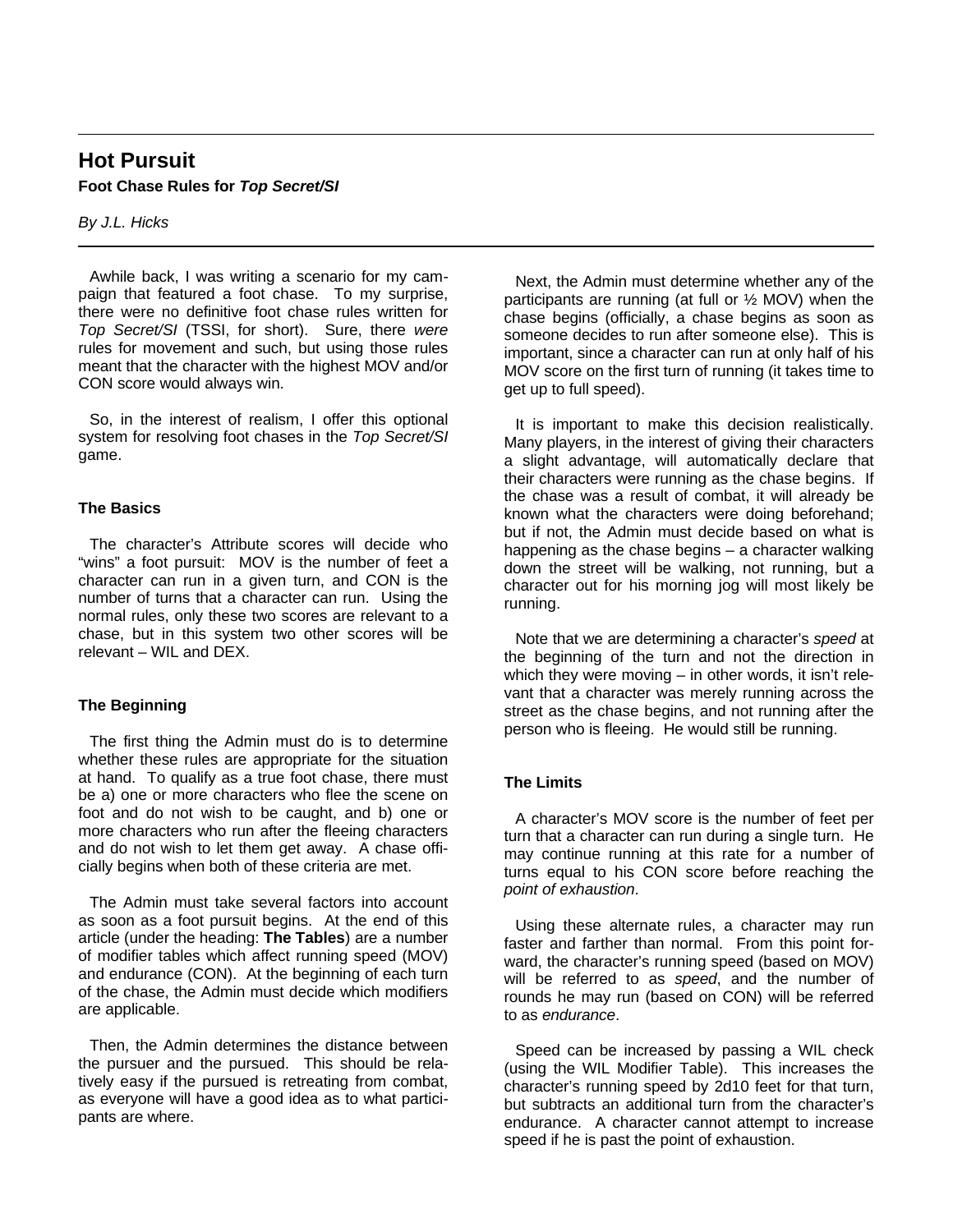This check is subject to Bad Breaks and Lucky Breaks. A roll of 01-04 means that the character may run an additional 1d10 feet. A roll of 00 means that the character is granted this burst of extra speed *and* it costs no extra turns from the characters endurance to increase speed during this turn.

On the other hand, a Bad Break of 95-98 means that the character stumbles, *subtracting* 2d10 feet from the character's speed this turn. A roll of 99 means that the character actually slips and falls (see **The Obstacles** for the effects of falling).

A character may run even after he's reached the point of exhaustion. He may do so by making a modified WIL check at the beginning of each turn after passing the point of exhaustion.

A successful check means that the character may continue running (but may not attempt to increase his speed by making a WIL check). A failed check, however, means that the character collapses from exhaustion.

When making WIL checks to continue running past the point of exhaustion, a Lucky Break of 01-04 means that the character gets his "second wind" – he may run for an additional 1d10 turns before again reaching the point of exhaustion. A Lucky Break of 00 increases this time to 2d10 turns.

If a Bad Break of 95-98 is rolled, the character falls to the ground unconscious and may take no action until he regains consciousness 1d10 turns later. A Bad Break of 99 means that the character falls unconscious and takes a nasty fall, suffering 1d10 points of bruise damage to a random location.

A character who reaches or exceeds the point of exhaustion – whether they quit the chase voluntarily or as the result of a failed WIL check – has all Attribute checks halved until the character rests (see **The Recovery** for more info). In addition, a character who collapses as a result of a failed endurance WIL check is incapacitated – he must pass a WIL check to perform *any* action – including speaking.

#### **The Terrain**

Terrain affects both speed and endurance. It includes *all* environmental conditions, not merely the surface on which the characters are running. See **The Tables** for specifics.

Terrain modifiers are determined by the terrain's properties, rather than by its specific type. When

determining modifiers, the Admin chooses only those that would affect movement for whatever type of terrain the characters are on.

Looking at the Terrain Tables, readers will note that most of the modifiers are penalties. This is due to the fact that the characters speed is assumed to be his running speed under optimal conditions.

Most of the terrain properties are self-explanatory, but just for the sake of clarity, all are defined here. From the Terrain Table:

**Dry:** Dry terrain is not slippery.

- **Non-Slip:** A very rare terrain type usually manmade – that is designed for increased traction. Examples of this terrain type would be a hallway covered with rubber mats, a scored-steel catwalk, and some types of carpeting.
- **Slightly Slippery:** This terrain is usually not dangerous under normal circumstances. Polished tile and a frozen lake are examples of slightly slippery terrain.
- **Slippery:** This terrain includes things such as mud, oily blacktop, etc.
- **Very Slippery:** This terrain is extremely treacherous. It includes such things as wet, polished tile; skating rink ice; and a muddy, uphill slope.
- **Ankle-Deep Water:** The Admin must use judgement when using this modifier. A mud puddle would have very little impact on overall movement speed. This modifier is intended to be used only if  $all - or nearly all - of the terrain traveled across$ is covered with water.
- **Knee-Deep Water:** Unlike ankle-deep water, kneedeep water affects movement even a comparatively small area – say, 25 to 50 percent – is covered with water. Crossing a narrow stream would have no effect on movement, but following the stream would.

This terrain type also includes things such as brush and high grass which would have an effect on movement.

- **Waist-Deep Water:** This has a profound effect on movement.
- **Level:** Level terrain, obviously, slopes neither uphill nor downhill. At least not significantly.
- **Slight Downhill:** A slight downhill slope is between 5 and 23 degrees.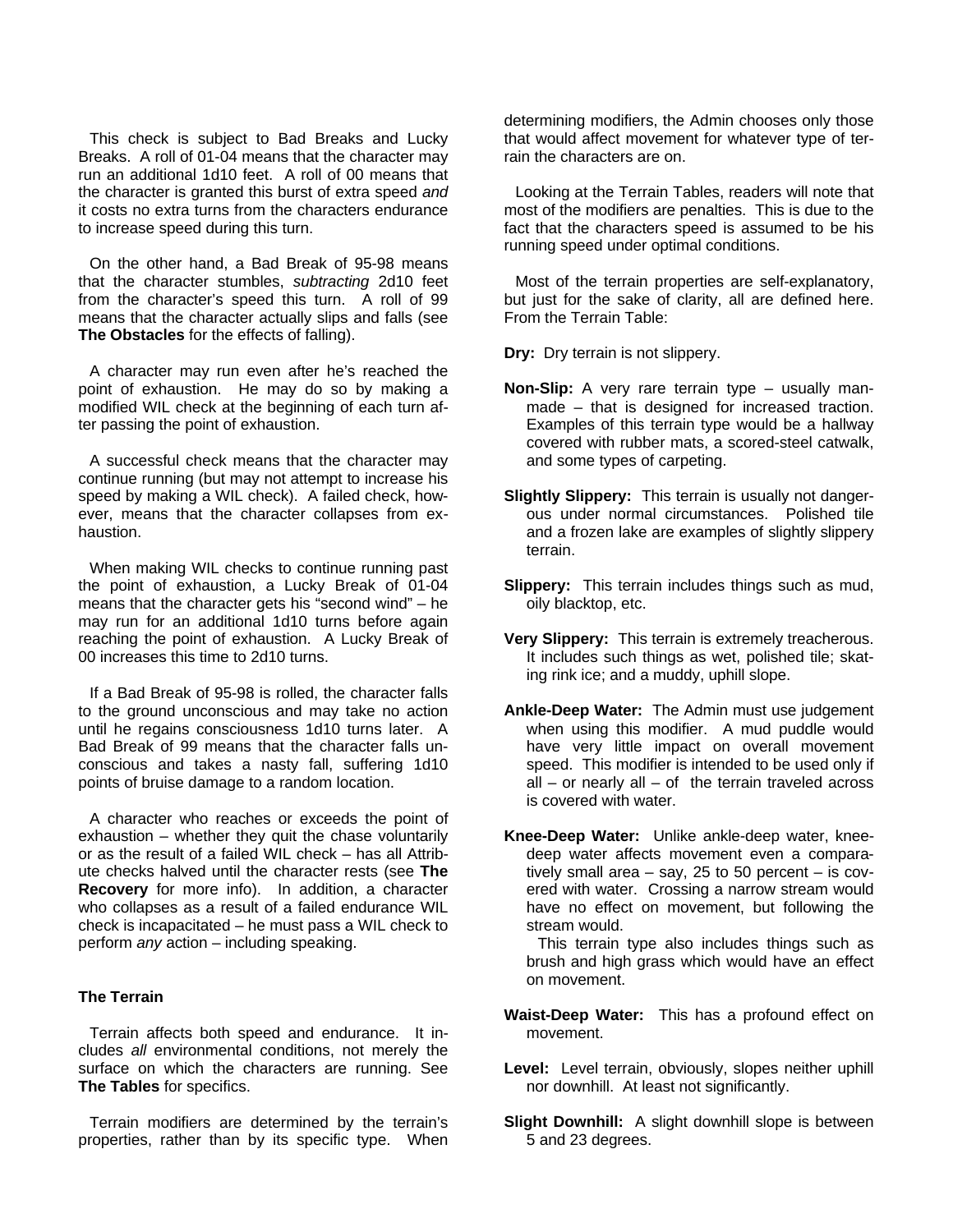**Downhill:** A downhill slope is between 24 and 45 degrees.

**Severe Downhill:** A severe downhill slope is between 45 and 60 degrees. Anything over that is considered to be a cliff.

- **Slight Uphill/Uphill/Severe Uphill:** These coincide with their downhill counterparts, except that the characters are moving in the opposite direction.
- **Cliff:** This is any slope of over 60 degrees. Characters cannot run up a cliff. However, if the cliff is between 60 and 75 degrees, a character can slide *down*.

Sliding speed is equal to the number of degrees of the slope. Likewise, this number is the percent chance that the character will lose his footing and fall down the cliff unless a DEX check is passed (see page 8 of the *Administrator's Guide* for the effects of falling).

- **Hard:** This is terrain that is solid and unyielding, such as rock or concrete.
- **Firm:** Firm terrain is solid, but yields slightly under pressure. Examples would be dirt, packed sand, and packed snow.
- **Soft:** This terrain yields significantly under pressure. Loose sand, for example.
- **Mushy:** Two examples of this terrain type are mud and loose snow.
- **Even:** Not to be confused with "Level", Even terrain is smooth (ie., no rocks to trip over, etc.). Most urban terrain is even.
- **Uneven:** Uneven terrain is not smooth. It has slight hills, dips, and/or minor obstacles which affect movement but are not worth making an Attribute check to overcome (logs, large rocks, etc.). Most wilderness terrain is uneven. Stairs are also considered to be uneven terrain.
- **Broken:** This type of terrain is uneven in the extreme, such as a field of boulders.
- **Shifting:** Shifting terrain moves or *can* move under the character's feet. A gravel road, a rocky hillside, and a mound of rubble all would count as shifting terrain.

Universal Modifiers are environmental modifiers that affect the movement of all participants of a foot

pursuit, regardless of what sort of terran they are moving across:

**Darkness:** Characters running at night or in unlit areas are apt to run much slower, since they cannot see obstacles until it is too late. Optionally, the Admin may rule that the characters may ignore this modifier, but will have to make an INT check each turn. If the INT check fails, the character trips over something, runs into a wall, etc. The specific effects are left to the Admin's judgement.

**Fog:** This will not usually have an effect on movement. However, if it reduces visibility to within a few feet then movement will be slowed. Of more importance than reduced movement is the fact that the pursued character has a better chance at hiding or evading (see **The Escape**).

- **Heavy Fog:** For game purposes, fog is considered heavy when visibility is reduced to almost nil.
- **Smoke:** The effects of smoke on speed are similar but more severe -- to the effects fog. The added severity is due to the fact that the runner will be coughing and choking (or expending a lot of effort trying not to). In addition, it also has an effect on the runner's endurance.
- **Heavy Smoke:** Smoke is considered heavy when visibility is reduced to nearly zero. Heavy smoke should only be encountered in the rarest of circumstances (such as inside a burning building).

There may be other effects which are beyond the scope of these rules, such as damage from smoke inhalation. In any event, it may be wiser to run the other way.

**High Temperature:** Needless to say, high temperature has an effect on endurance. This modifier only applies if the temperature is above 90°F (30°C).

Use this modifier only if the temperature is a "dry heat", such as a desert. If there is also High Humidity, use that modifier instead.

- **High Humidity:** Use this modifier only if the humidity is accompanied by high temperature (80°F, 25°C), but do not combine the modifiers – use only this one.
- **Thin Atmosphere:** At higher altitudes the air is much thinner than normal and has an effect on endurance. A cop chasing a crook through the streets of Bogota, Columbia would have a much harder time than a cop in New York.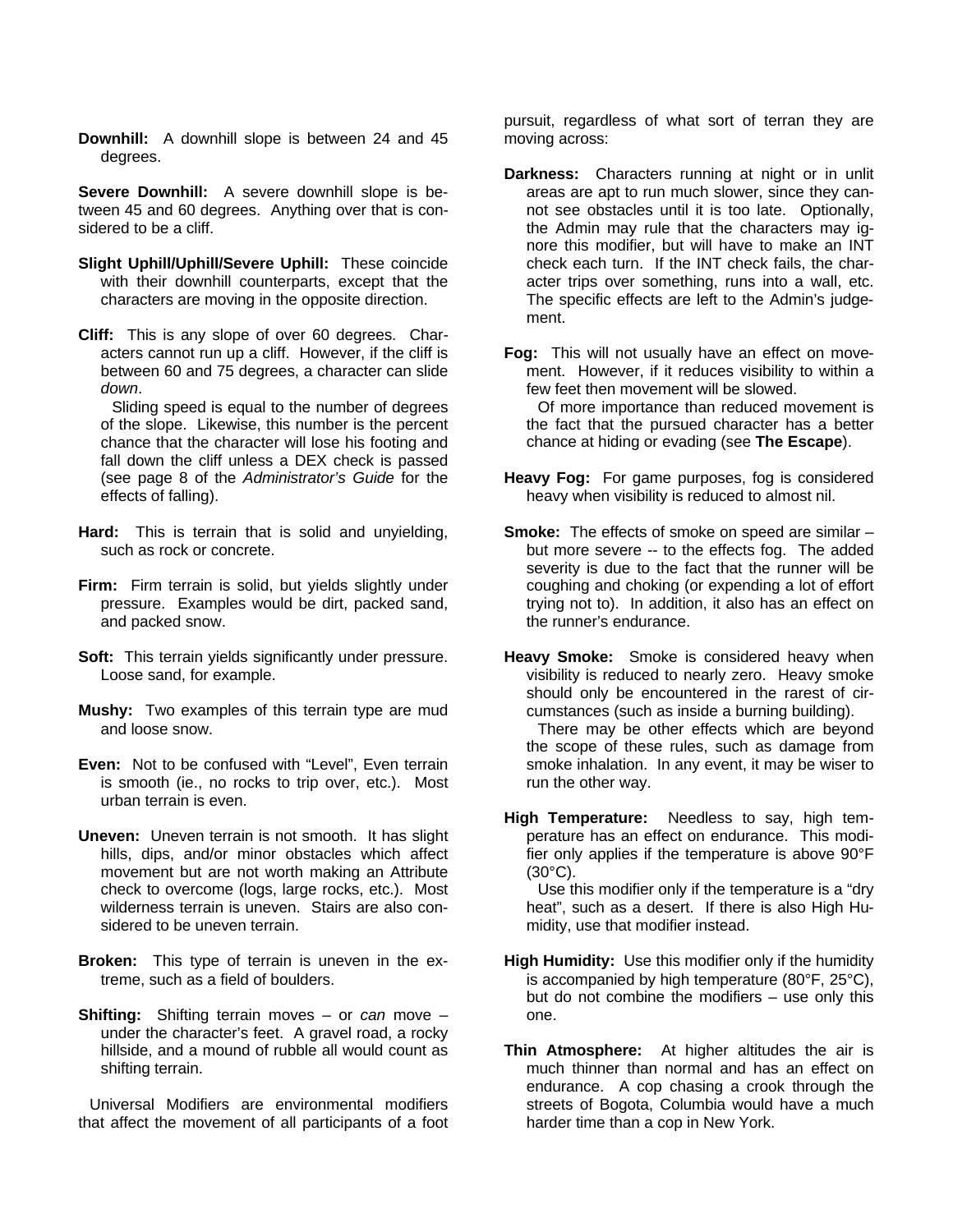Finally, there are the personal modifiers, which affect only specific individuals (though more than one participant may be affected by the same modifier):

**Footwear:** This is categorized by comfort and traction. Note that comfort is subjective – one character may be comfortable in cowboy boots, while another would not.

A pair of Reeboks would be considered High Comfort/High Traction shoes, while spike-heel shoes are most definitely Low Comfort/Low Traction.

- **Clothing, Uncomfortable:** Again, comfort is subjective and is based on what a character is used to wearing. A character who normally dresses in jeans and T-shirts would be uncomfortable wearing a business suit.
- **Clothing, Restrictive:** Clothing is considered to be restrictive if it hinders body movement – such as the above-mentioned business suit.
- **Clothing, Cold-Weather:** Use this modifier only when the clothing worn is not appropriate for the weather. A heavy parka on a warm spring day in a temperate climate, or a suit jacket in tropical weather would be considered cold-weather clothing.

The Admin and players must keep in mind that although the clothing may be comfortable to wear for normal day-to-day activity, it may not be appropriate for sprinting at top speed.

- **Injury, Bruise Damage:** All injuries affect speed and/or endurance in some way, even bruise damage. To calculate the total modifier, multiply all penalties by the number of points of damage, rounding decimals to the nearest whole number.
- **Injury, Wound Damage:** Needless to say, injuries from blunt objects cause injuries far different than from edged or pointed objects. Some of the penalties are more sever, some are less.
- *IMPORTANT NOTE:* The Admin is free to change these modifiers as he or she sees fit, depending upon the situation. For example, a character who has been slashed in the face with a knife would not be as seriously affected as one who had been shot in the head – both injuries cause the same amount of wound damage, but would not have the same effect on speed and endurance.

#### **The Complications**

In a perfect world, a character could run at a consistent rate, with his speed affected only by the terrain. But this world isn't perfect.

Obstacles are things which can affect movement, but are not a part of the general terrain – streams, gullys, overturned trash cans, etc. A character may attempt to move around these obstacles (wasting movement points), but the shortest, most direct route is to jump over them.

A character can jump vertically (a "high jump") a distance of three feet. This is true whether the character is running or standing still. Characters with the Athletic Ability advantage may add one foot for each point they have in that advantage.

Jumping horizontally ("long jumping") is a bit more complicated – and risky. A jumping character can clear a distance equal to 20% of his current movement speed. Thus, if a character is running at a speed of 40' per turn, he may jump 8'. When performing a long jump, the character also jumps 3' vertically.

After completing a long jump or hurdling over an obstacle, the character must make a DEX check to avoid stumbling. If the check fails, the character's movement is reduced by ½ for one full turn, and the character must then make a REF check to remain on his feet. Failing *that* check means that the character falls down.

A fallen character follows the same rules for movement as a prone character – it takes one full turn to go from a prone to a standing position. On the following turn, they may move up to  $\frac{1}{2}$  of their MOV score, in feet. Then on the third turn they may move a number of feet equal to their full MOV score.

#### **The Opposition**

Somewhere along the line, one of the participants in a foot chase may decide to up the ante and pop off a few rounds. The pursuer and the pursued have different options, which affect their movement and their ability to hit.

These options assume that one character is running from another character behind him. If this is not the case (ie., the pursued character is in hiding), then the Admin must use common sense to determine exactly what options are available and what their effects are.

When attacking with firearms, the pursuing character has the following options: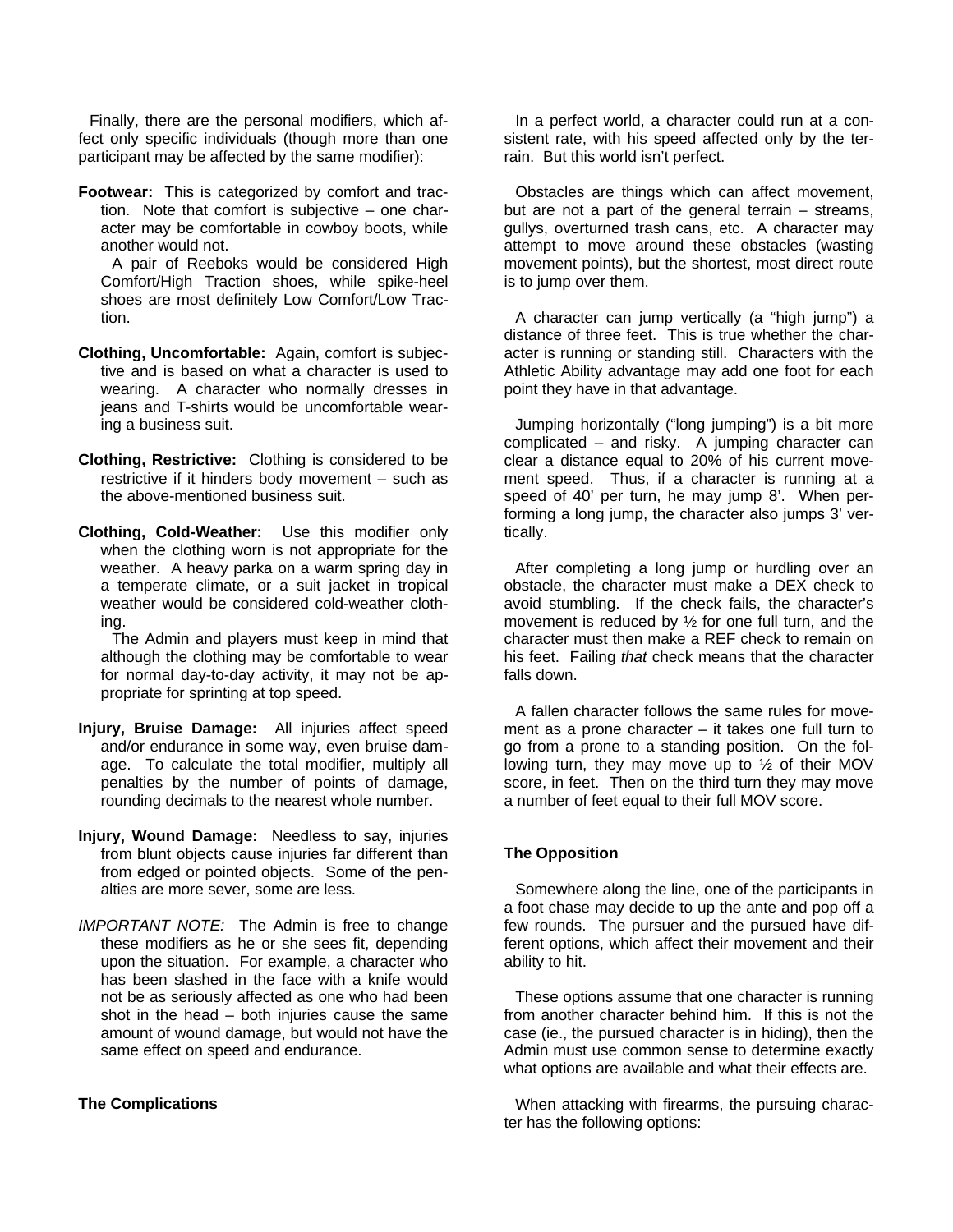- **Run-and-Fire Method:** The character fires his or her weapon without slowing down. This results in a very low chance to hit (see page 75 of the *Top Secret/S.I. Players' Guide* for details).
- **Slow-Down-and-Fire Method:** The pursuer can attempt to improve his chances of hitting by slowing down before firing (see page 75 of the *Top Secret/S.I. Players' Guide* for details).
- **Stop-and-Fire Method:** Finally, the pursuer can maximize his chance to hit by coming to a complete stop and firing his weapon. Remember that the character may only move at ½ MOV on the next turn.

While the pursuer's combat options are fairly standard, the options of the person being chased are not, due to the fact that his target is behind him  $-$  and he'd like to keep it that way!

**Over-the-Shoulder Method:** Just as the name implies, a character using this option merely points the gun over his shoulder, pulls the trigger, and hopes he hits his target. Anyone irresponsible enough to try this firing method suffers  $a -40$ modifier to his attack, with no movement penalties.

Though the chances of scoring a hit are virtually nil (when one considers the movement modifiers, etc.), the use of this attack has a psychological effect on those in pursuit – they must pass a WIL check or be slowed to ½ MOV next turn.

Obviously, this attack is only possible with pistols.

**Running-Sideways Method:** A character taking this combat option turns sideways to see his attacker, aims briefly, pulls the trigger, then resumes running normally (thus, the individual is not actually "running sideways").

The individual suffers  $a - 20$  penalty to hit (over and above all other modifiers) and runs at only  $\frac{1}{2}$ MOV during that turn.

**Turn-and-Fire Method:** Only characters with a good lead, or are confident that they can drop an opponent with a single shot should use this method, as it requires that the character comes to a complete stop (ie., does not move that turn) and turns to face his pursuer before firing.

No to-hit penalty is incurred, but the individual may only move at  $\frac{1}{2}$  MOV on the following turn – assuming that the pursuer hasn't already caught up with up.

### **The Takedown**

Obviously, the whole point of engaging in a pursuit is either to catch the person being pursued, or  $-$  in the case of the pursued  $-$  to get away. This section deals with the ways that the pursued can be caught.

There are several ways that a pursuit can end in the pursuer's favor. The simplest being that the pursued merely gives up. Actually this isn't as uncommon an ending as it might seem – At some point the person being pursued may realize that he simply isn't fast enough to outrun, or strong enough to outfight, his pursuers. Considering the dire effects of exhaustion, this may even be a prudent course of action even if the pursuer and the pursued are evenly matched.

Exhaustion occurs when a character has run for a number of turns equal to his CON score, and fails to pass a WIL check to keep going. This brings the chase to a close, regardless of whether the exhausted individual is the pursuer or the person being pursued.

If the exhausted individual has not opted to continue running by passing WIL checks (see **The Limits**), all attributes are halved. If combat occurs, the exhausted character falls unconscious after suffering damage equal to half or more of his hit points in any hit location.

The consequences are far more severe if the character chose to continue running past the point of exhaustion – upon failing a WIL check (or choosing not to continue), that character is totally incapacitated and unable to perform any action whatsoever. The character is conscious, and can speak (with difficulty) – but even so much as shouting is out of the question.

For more information on the effects of exhaustion, see **The Recovery**.

Of course, a chase can be brought to an end by using brute force. In order to use any of these methods, the pursuer and the pursued must be within 5' of each other, unless noted.

**The Running Jump:** Simply put, the pursuer attempts the pursued. In order to succeed, the pursuer must make a normal to-hit roll. Success brings both individuals to the ground. If the roll fails, the pursuer must pass a DEX check or be slowed to ½ MOVE during the following round. If the DEX check results in a Bad break, the character falls to the ground, must spend an entire turn getting up, and may only run at ½ MOV on the turn after that. A Lucky Break, however,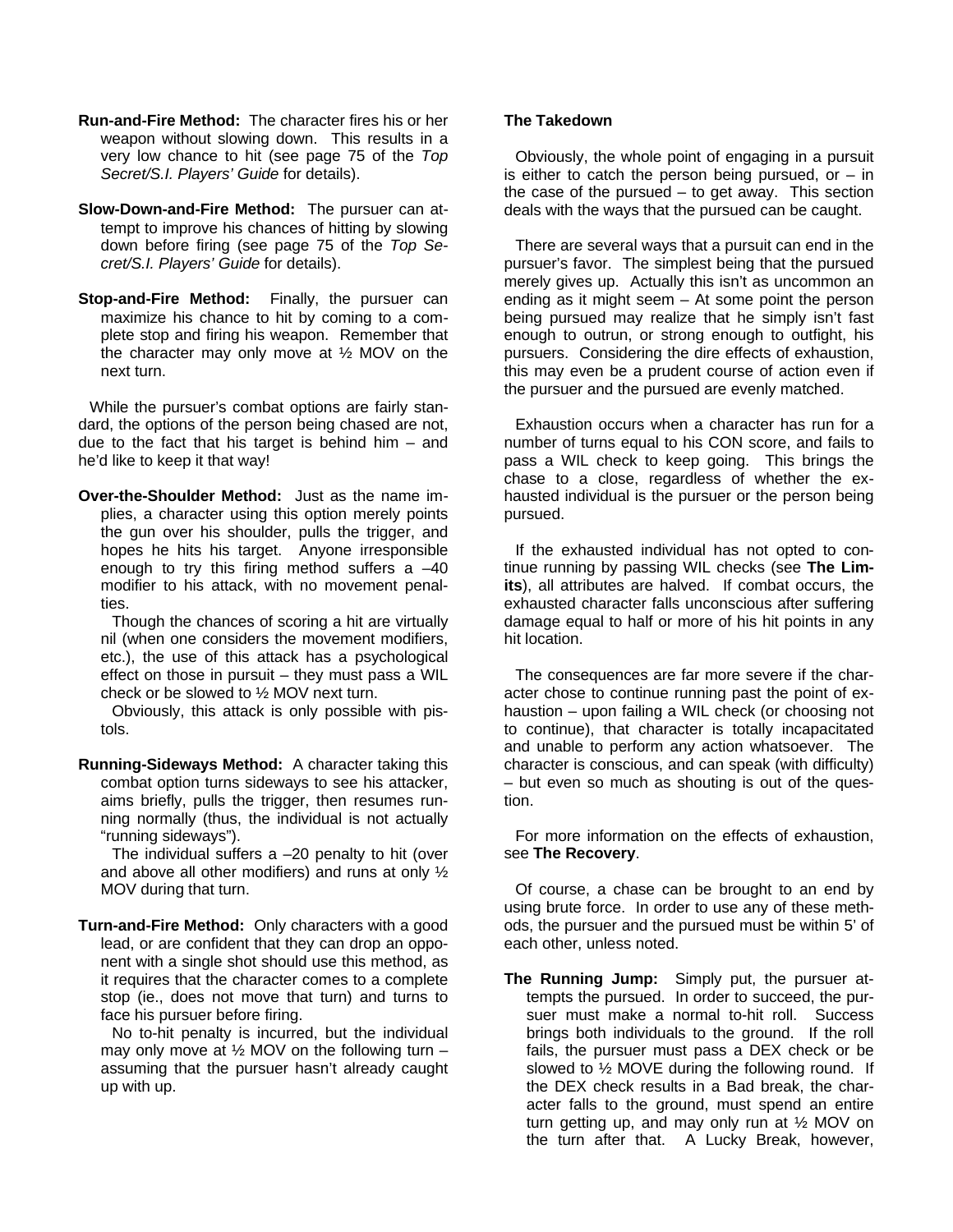means that although he hasn't tackled the pursued per se, he did manage to knock him down.

A second type of running jump attack is the stuff of movies – jumping upon the pursued from above (a fire escape, etc.). To do this, the pursuer makes a normal attack roll. If the attack succeeds, the character tackles the pursued character; if it fails, the character misses and falls to the ground.

- **Wrestling:** The pursuer may opt to wrestle his quarry to the ground by force. To do this, he must make a successful Wrestling skill check. As an exception to the rule, a default Wrestling check *is* allowed, since the attacker is trying to bring his opponent to the ground, rather than to subdue him. Of course, that skill would come in handy once both people are down….
- **Melee Weapon Attack:** This, the most brutal of takedown techniques, involves attacking the pursued with a blunt object such as a nightstick, blackjack, baseball bat, etc. In addition to taking bruise damage, the victim of a successful attack must pass a DEX check to remain on his feet, modified by –10 per point of damage taken from the attack.

The advantage of using this technique is that the attacker remains on his feet after a successful attack.

**Push / Body Slam:** Not everyone has a blunt weapon handy as a chase comes to a close, so anyone wishing to knock an opponent to the ground while he, himself, remains standing must choose this option.

In essence, the pursuer uses his own body as the blunt weapon. He must make a successful attack roll to hit, after which the opponent is allowed and unmodified DEX check to remain standing.

Finally, a chase can end in combat. Either the pursuer succeeds in taking down his opponent, or the pursued simply decides that if he cannot outrun his opponent, maybe he can out*fight* him. Combat occurs normally, with the following exceptions: anyone on the ground who wishes to stand up must spend an entire turn doing so; and any character who has reached the point of exhaustion has all attributes cut in half. If that character has passed the point of exhaustion (ie., has made WIL checks to continue running), and did not quit running due to a failed WIL check (ie., chose to stop and fight or was taken down), then that character must make a WIL check each turn to continue fighting. A failed WIL check means that the character falls to the ground, totally exhausted and incapacitated.

## **The Escape**

While the pursuer's goal is to capture his opponent, the pursued wants nothing more than to escape. There are several ways that the chase can end in the pursued's favor:

If the pursued is tougher than his pursuer, the chase becomes a test of endurance – the pursuer collapses from exhaustion (or simply gives up), allowing his opponent to get away.

**Evasion:** A second means of escape is to evade. Evasion occurs when the pursued character has not been detected by his pursuer for several turns – meaning that he has not been seen, heard, tracked, etc.

Pursuing NPCs must pass an WIL check each turn, or else adopt a "he-could-be-anywhere-bynow" mentality and give up the chase. In addition, whenever they are faced with a situation where the pursued may have moved off in a different direction (a side street, a door, open terrain, etc.) or gone into hiding, they must also pass an INT check to follow the pursued. Failing the INT check means that they move off in a randomlydetermined direction.

Player characters who are the pursuers make their own decisions as to which direction they go, and when to give up, though a generous Admin might make secret INT checks, giving hints as to which direction their quarry may have taken if the roll is successful.

**Hiding:** Similar to evasion, hiding means that the pursued character goes undetected by his pursuers. It also means that he quits running.

In order to hide, a character must be completely out of his pursuer's line of sight (a 1-turn lead time, at least). There must also be a something to hide in (a dumpster, darkness, etc.).

When the pursued goes into hiding, his pursuers make the usual INT check (see **Evasion**, above). If the roll is failed, they continue moving past the hiding character, oblivious to the fact that he has gone into hiding. If the roll succeeds, however, the pursuer realizes that something is amiss.

The pursuer then must pass the usual WIL and INT checks to find the pursued. During this time, the pursued character may attempt to evade, if movement is possible (in darkness, for example), but only at walking speed or slower. If the pursued character *does* move, the pursuer gains a +10% bonus to his INT check – success means that he detects the PC (sees him, hears him, finds his footprints, etc.).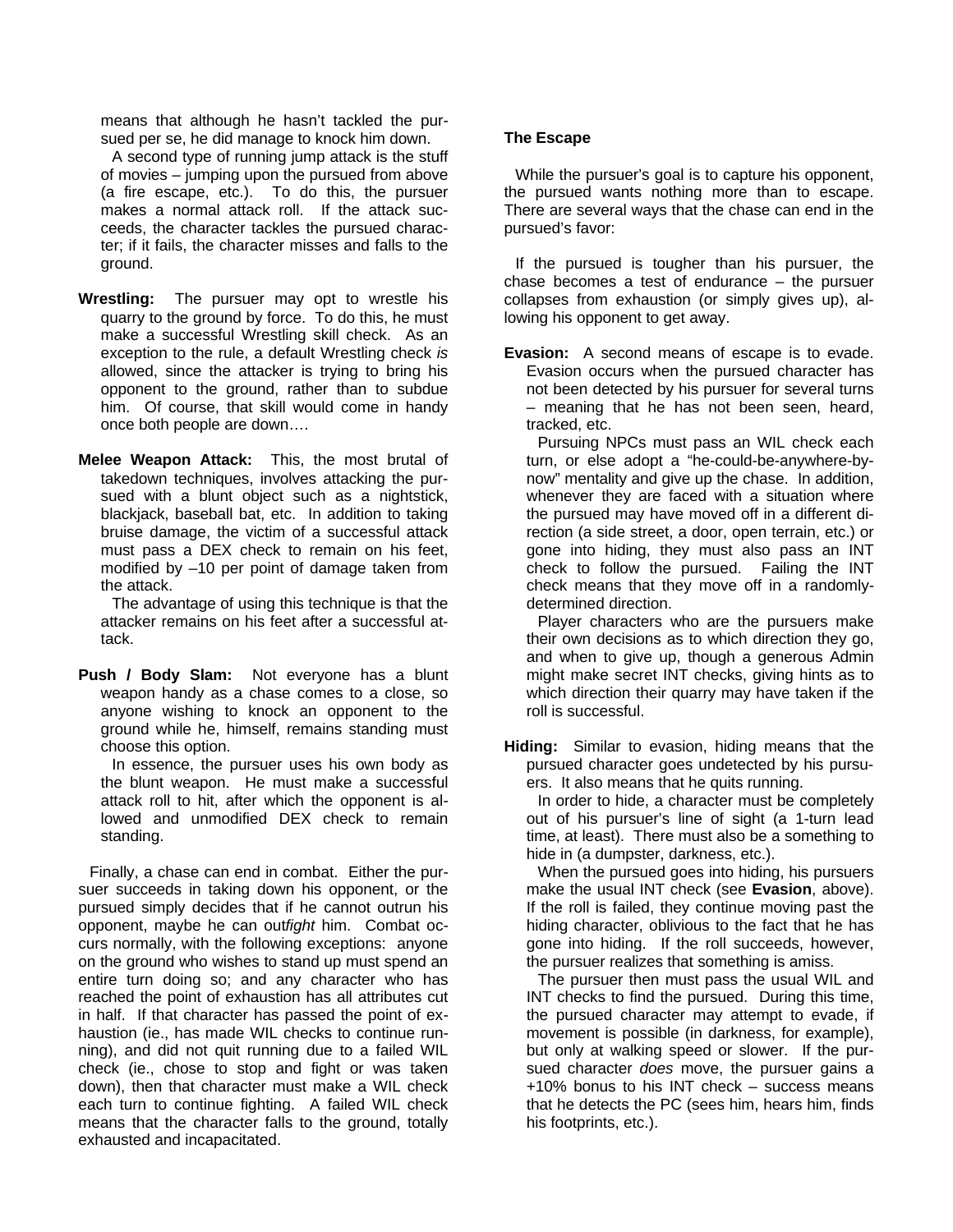## **The Recovery**

Running at high speed for extended periods of time obviously has a price. That price, for the purposes of these rules, involves penalties to attribute scores until the character rests.

The penalties and resting time depend upon the amount of time that the character spent running:

- **Not Past the Point of Exhaustion:** If the character did not pass the Point of Exhaustion (ie., was not forced to make a WIL check to continue running, due to fatigue), then that character spends no time recovering. The character is tired and will feel the need to sit down and rest, but suffers no adverse effects if he does not.
- **Past the Point of Exhaustion:** If the character *has* passed the Point of Exhaustion, that character's attributes are halved. He may remove that penalty by resting for five minutes or more.

The penalty remains for one hour, or until the character rests.

**Incapacitated:** A character who has been required to make a WIL check to continue running and failed is incapacitated. Incapacitated characters must make a WIL check to perform *any* action (including speaking coherently!) until they have rested for five minutes (and making WIL checks to perform actions, even if failed, does *not* qualify as rest). This effect lasts for thirty minutes, or until the character rests.

In addition, all attributes are quartered for one hour, or until the character rests for an additional five minutes. After resting, all attributes are halved until the character sleeps for at least four hours.

#### **The Extended Chase**

Occasionally, a foot chase isn't an all-out run, but rather, the action is sporadic – the pursued goes into hiding, the pursuers quit looking, but remain in the area, then catch sight of their quarry, and the chase begins again.

When this happens, the characters involved in the chase have a chance to rest and recover before the action begins anew.

For characters who have not yet passed the Point of Exhaustion, this has the effect of "lowering" the number of turns that the character has run. For example, a character who runs for 20 turns, then rests for five, is treated as if he had only run for 15 turns

when the chase begins again (ie., he may run for an additional five turns before WIL checks are required).

Things are more difficult for characters who have passed the Point of Exhaustion. Unless they have been able to rest for five minutes, their attributes – including MOV – are halved. They must also pass a WIL check to continue the chase, with failure meaning that he can move no faster than walking speed.

#### **The Tables**

These three tables presented here modify the speed and endurance of the characters involved in the chase. All modifiers are cumulative, and are to be rounded to the nearest whole number.

#### *Terrain Modifier Table:*

| <b>Property</b>          | <b>Speed</b> | <b>Endurance</b> |
|--------------------------|--------------|------------------|
| Surface                  |              |                  |
| Dry                      | 0            | 0                |
| Non-slip                 | $+1$         | 0                |
| <b>Slightly Slippery</b> | -5           | $\cdot$ 1        |
| Slippery                 | $-10$        | $\cdot$ 3        |
| Very Slippery            | $-20$        | .5               |
| Inclination              |              |                  |
| Level                    | 0            | 0                |
| <b>Slight Downhill</b>   | $+5$         | 0                |
| Downhill                 | $+10$        | 0                |
| <b>Severe Downhill</b>   | $+15$        | .3               |
| <b>Slight Uphill</b>     | -5           | $\cdot$ 1        |
| Uphill                   | -10          | .5               |
| Severe Uphill            | $-20$        | 1                |
| Cliff                    | special      | 0                |
| <b>Stability</b>         |              |                  |
| Hard                     | 0            | $\cdot$ 1        |
| Firm                     | 0            | 0                |
| Soft                     | -5           | .3               |
| Mushy                    | -10          | .5               |
| <b>Texture</b>           |              |                  |
| Even                     | 0            | 0                |
| Uneven                   | -5           | .3               |
| <b>Broken</b>            | $-10$        | .5               |
| Shifting                 | -10          | 1                |
|                          |              |                  |

### *Universal Modifier Table:*

| <b>Condition</b><br><b>Visibility</b> | <b>Speed</b> | <b>Endurance</b> |
|---------------------------------------|--------------|------------------|
| <b>Darkness</b>                       | $-10$        | 0                |
| Fog                                   | $-10$        | 0                |
| Heavy Fog                             | $-20$        | 0                |
| Smoke                                 | $-10$        | .5               |
| <b>Heavy Smoke</b>                    | $-20$        | 1                |
| Atmospheric                           |              |                  |
| <b>High Temperature</b>               | $-10-20$     | .5-1             |
| <b>High Humidity</b>                  | $-10-20$     | $.5 - 1$         |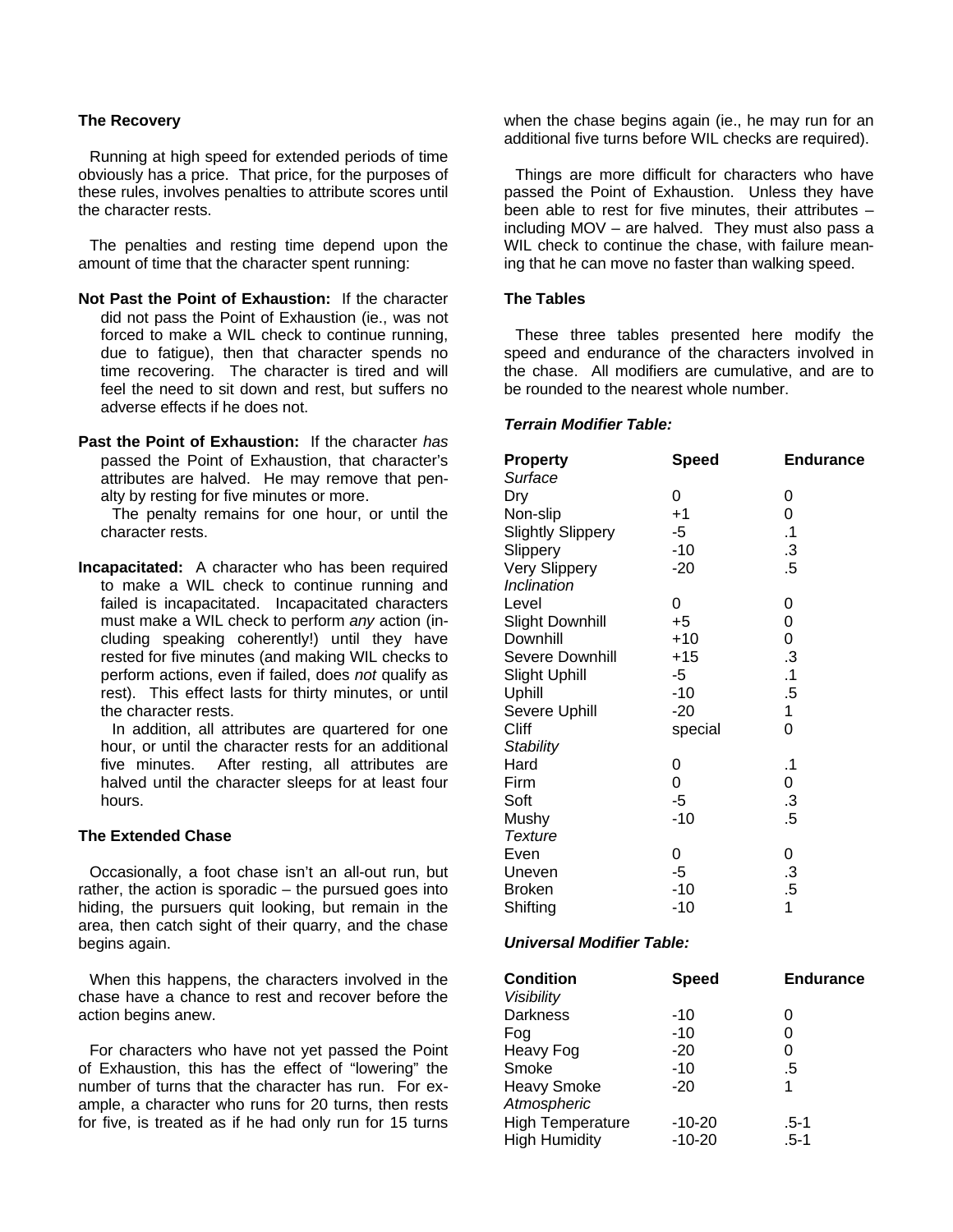Thin Atmosphere  $-10$  .5

# *Personal Modifier Table:*

| <b>Condition</b>                  |       | <b>Speed Endurance</b> |
|-----------------------------------|-------|------------------------|
| Footwear                          |       |                        |
| <b>High Comfort/Good Traction</b> | $+10$ | 0                      |
| Med. Comfort/Good Traction        | $+5$  | 0                      |
| Low Comfort/Good Traction         | $+5$  | .3                     |
| High Comfort/Med. Traction        | $+5$  | 0                      |
| Med. Comfort/Med. Traction        | 0     | 0                      |
| Low Comfort/Med. Traction         | 0     | $.5\,$                 |
| <b>High Comfort/Bad Traction</b>  | 0     | $\cdot$ 3              |
| Med. Comfort/Bad Traction         | -5    | .5                     |
| Low Comfort/Bad Traction          | -5    | 1                      |
| Clothing                          |       |                        |
| Uncomfortable                     | 0     | $\cdot$ 3              |
| Restrictive                       | -5    | $\cdot$ 1              |
| Cold-Weather                      | -5    | .5                     |
| Injury, Bruise Damage             |       |                        |
| Head                              | -3    | .3                     |
| Chest                             | -5    | .2                     |
| Abdomen                           | $-5$  | $\cdot$ .2             |
| Arms/Hands                        | 0     | 0                      |
| Legs                              | $-10$ | .5                     |
| Injury, Wound Damage              |       |                        |
| Head                              | -5    | .5                     |
| Chest                             | $-10$ | $.5\,$                 |
| Abdomen                           | -7    | .3                     |
| Arms/Hands                        | 0     | .1                     |
| Legs                              | -15   | 1                      |

# **The Equipment**

While the pursuing character can easily bring a chase to a close by using either melee weapons or firearms, the pursued character is at a severe disadvantage when attempting the same.

To compensate for this, a character who is expecting to be chased can use special equipment meant to injure or deter his pursuers.

| <b>Item</b>    | Wt. | Cost |
|----------------|-----|------|
| Caltrops       | .1  | --   |
| <b>Marbles</b> | .3  | \$1  |
| Grease Pack    | . 1 | \$1  |

**Caltrops:** These items are not commercially available, and must be made by the character (or an associate). These are generally made by bending two nails at right angles, then welding them together so that when the caltrop is tossed on the ground, one of the points will always point upward.

Ten caltrops can be scattered over a 5' by 5' area, and anyone passing through that area must pass a DEX check or step on one. Stepping on a

caltrop causes 1-2 points of damage to that person's feet (legs).

**Marbles:** Readily available at and five-and-dime store, marbles are sold in bags of 50. A bag of marbles can be scattered to cover a 10''by 10' area, and anyone passing through the area must save vs. DEX or fall.

Falling carries the usual penalties – the character spends a full turn standing up, then moves at ½ MOV on the next turn.

**Grease Pack:** packs of heavy grease, pressed flat and wrapped in a brittle plastic wrapper. Meant to be used to lubricate the fifth-wheels of travel trailers and tractor-trailer rigs, they can also be used to deter pursuit.

Anyone stepping on a grease pack must save vs. DEX or fall to the ground, with the usual penalties (see above). In addition, the grease –sticks to the soles of the characters shoes, and will remain there for three more turns of running time (unless cleaned), meaning that the character must continue making DEX checks to avoid falling.

Grease packs are easily seen during the day (making them virtually useless), but at night they are nearly invisible. In game terms, this means that grease packs may not be used during the day, and at night (or in darkness), a pursuing character must pass an INT check in order to see the pack and avoid stepping on it.

# **Final Notes**

A foot chase is something that should get a character's blood going, and when a character is excited, that feeling should be passed on to the player. These rules are meant to add excitement and uncertainty to a foot chase, and should not be used if the usage of them degenerates into a mathematical exercise.

Unfortunately, I have some experience with being pursued – my "flaming youth" was more like a bonfire.

My friends and I decided one night that it would be fun to climb to the top of a huge neon sign mounted on the roof of a local hotel. We did it, and it was boring. Then we made our way off the roof and down to the hotel's ground floor, then decided to use the restroom.

While we were relieving ourselves, one of us opened a cabinet underneath the sink and found about fifty rolls of toilet paper. An idea formed…..